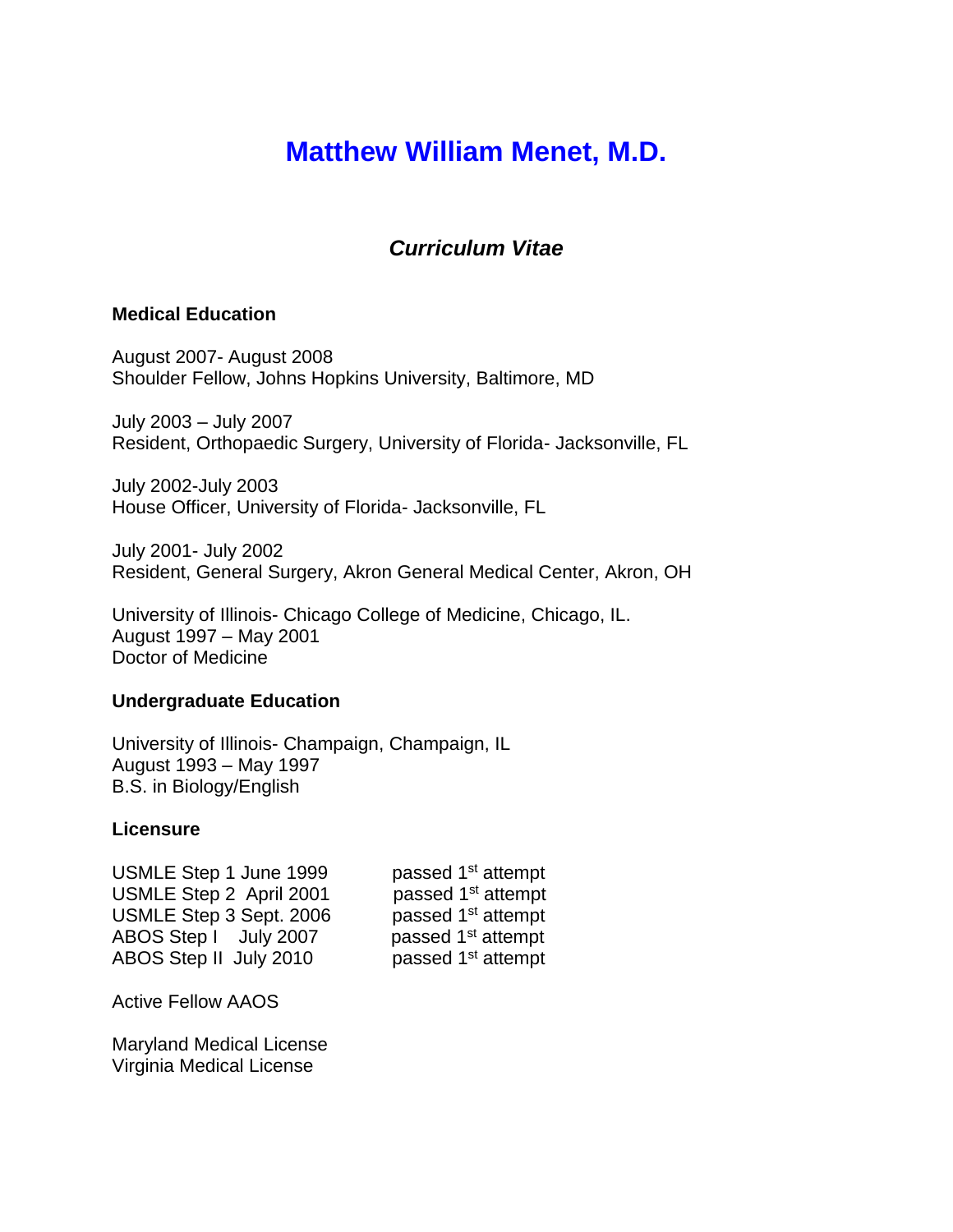# **Honors/Distinctions**

Golden Key National Honor Society

Phi Kappa Phi Honor Society

Univ. of Illinois Undergraduate Honors Program

Kappa Sigma Fraternity Scholar Award

# **Employment**

July 2013-Present Multispecialty Healthcare Silver Spring, MD Attending Orthopaedic Surgeon

May 2011- May 2013 Metropolitan Washington Orthpaedic Assoc. Alexandria, VA Attending Orthopaedic Surgeon

Oct. 2010-April 2011 Amarillo VA Hospital, Amarillo, TX Staff Contract Orthopaedic Surgeon

Sept. 2008- July 2010 Trinity Orthopaedics, Oak Park, IL Attending Orthopaedic Surgeon

May 1997- August 1997 Assistant Coach Glen Ellyn Summer Swim Team Worked with children ages 5-18, designing and overseeing practices, fine-tuning stroke mechanics, gave me an opportunity to develop organizational and interpersonal relation skills.

May 1994 - September 1996 Research Assistant- Univ. of Illinois- Chicago Dept. of Gastroenterology Summer research work consisting of clinical and bench research which provided me with valuable basic science and clinical research skills.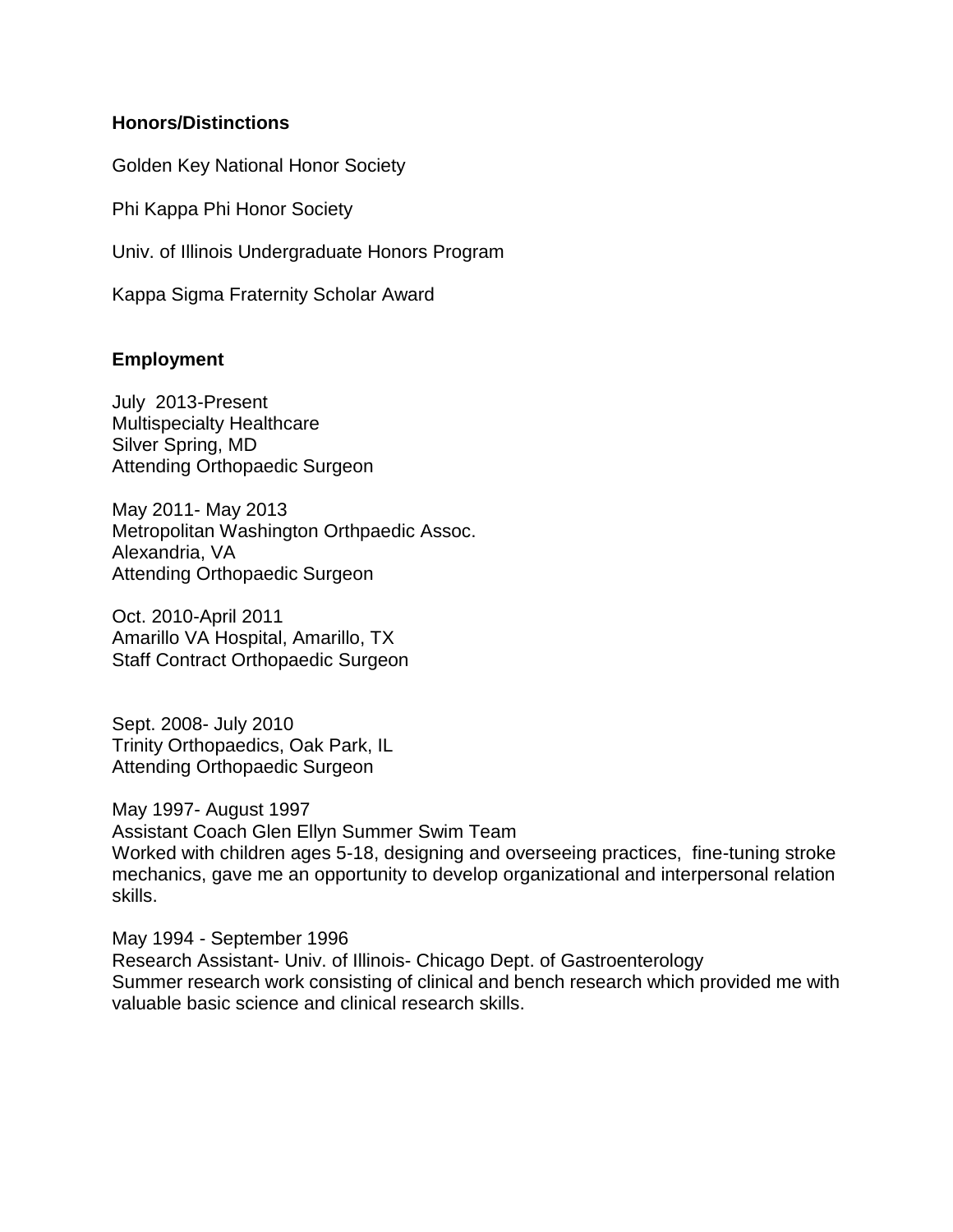May 1993 - August 1994

Courier and Maintenance worker - Glen Ellyn Clinic Dept. of Maintenance Summer work as maintenance worker and courier for transport of laboratory specimens, clinical files, radiographs. During this employment I developed basic work skills, and a strong respect for non-medical personnel.

#### **Research Experience**

August 2007- August 2008 Dept. of Orthopaedics, Johns Hopkins University Research Production

Menet M., Ji J., Wierks C., Petersen S., McFarland E. True Incidence of Neurological Complications in Shoulder Arthroplasty

Freehill M., Menet M., Petersen S., Anatomical Alterations of the Musculocutaneous Nerve after Latarjet-Bristow

Wierks C., Menet M., McFarland E. Biomechanical strength of Distal Biceps Tenodesis Repair

July 2003- July 2007 Department of Orthopaedics, University of Florida Research Production

Scapula Fractures: Experience at a Level One Trauma Center Wilson C, Kumar, S, Menet M., Patterson P, Cotton J, Augustine

Proximal Humerus Fractures in Adolescents Menet M., Neal K, Cummings R.

Retrospective 10 year study of proximal humerus fractures in patients 12-17 years old with Functional and radiographic follow-up

# **Publications**

AAOS Appropriate Use Criteria Summary Optimizing the Management of Full-Thickness Rotator Cuff Tears – Review Panel Member *J Am Acad Orthop Surg December 2013 ; 21:767-771.; doi:10.5435/JAAOS-21-12-767*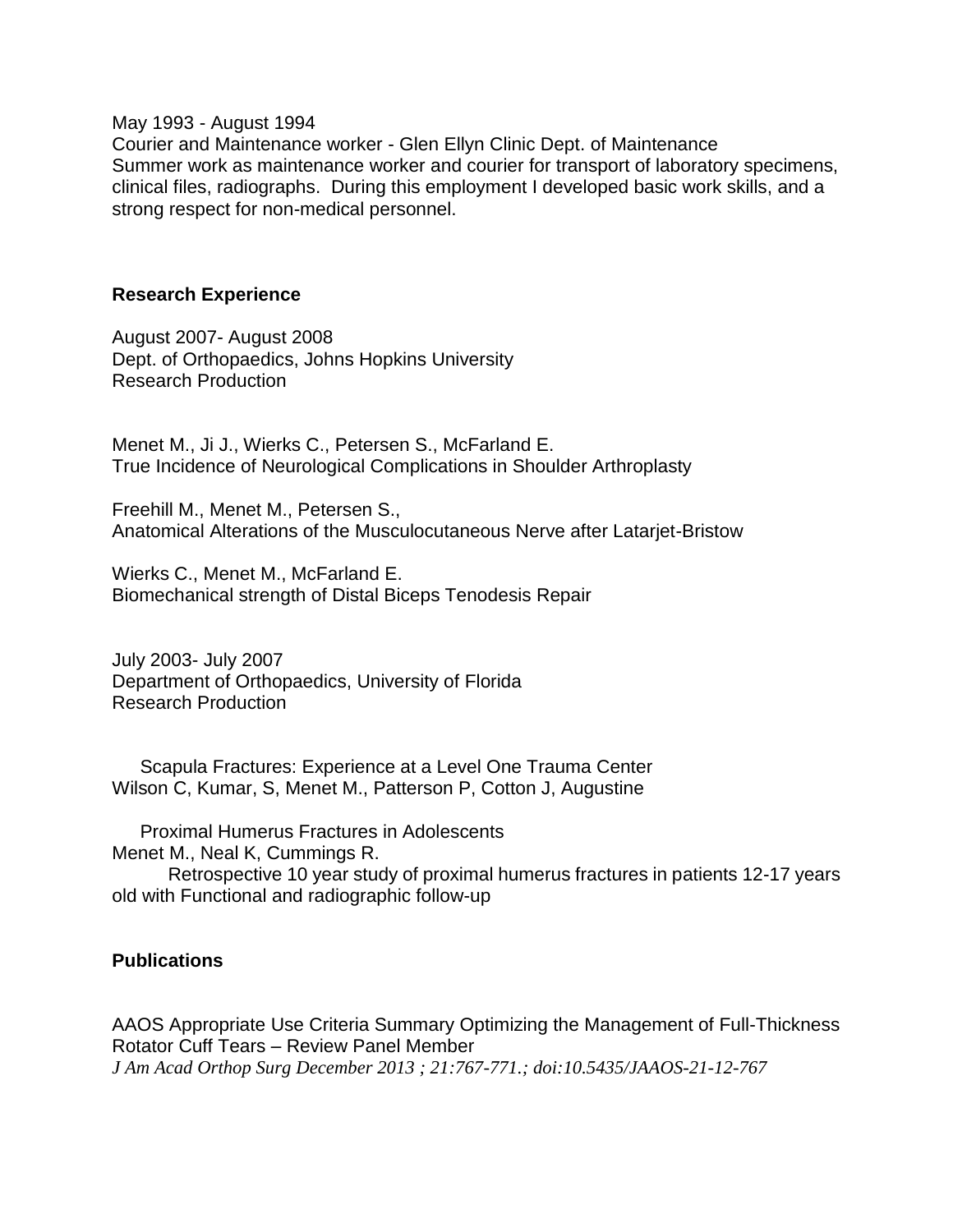ASES Closed Meeting Abstract presentation- 2009 Post-Arthroplasty Neurological Injury and Symptoms in Shoulders Edward G McFarland, MD, Xiaofeng Jia, MD, PhD, Jong Hun Ji, MD, Menet Mathew, MD

University of Florida Research Day Presentation- 2006 Armitage M., Menet M, Gladden P. Treatment of Acute Septic Open Tibia Fracture with a Flexible Titanium Core Antibiotic Nail

University of Florida Research Day Presentation- 2005 Menet M. M.D., Ero S. M.D., Berrey BH. M.D Detection and Surgical Resection of a Pigmented Villonodular Synovitis of the Lumbar Spine: A Case Report

University of Florida Research Day Presentation- 2004 Presented at Florida Orthopaedic Society- 2004 Menet M., Augustine S. Shoulder Arthroplasty Reconstruction Using an Allograft Prosthetic Composite for Severe Traumatic Humeral Bone Loss: A Case Report

# **Volunteer Experience**

November 1993 – May 1997 Senior Friends Champaign, IL- assisted seniors in nursing homes with activities and planned programs Assitant philanthropy chair, Kappa Sigma Fraternity- organized charity events for fundraising

July 2002- Sept. 2006 Jacksonville, Fl. - Duval County medical society – Performed pre-season high school and college physicals, covered local high school football teams

Dec. 2004- Haiti medical mission- Treated and operated on patients in Cap -Haitian, Haiti, funded by local private philanthropy and overseen by Dr. John Lovejoy and Dr. George Fipp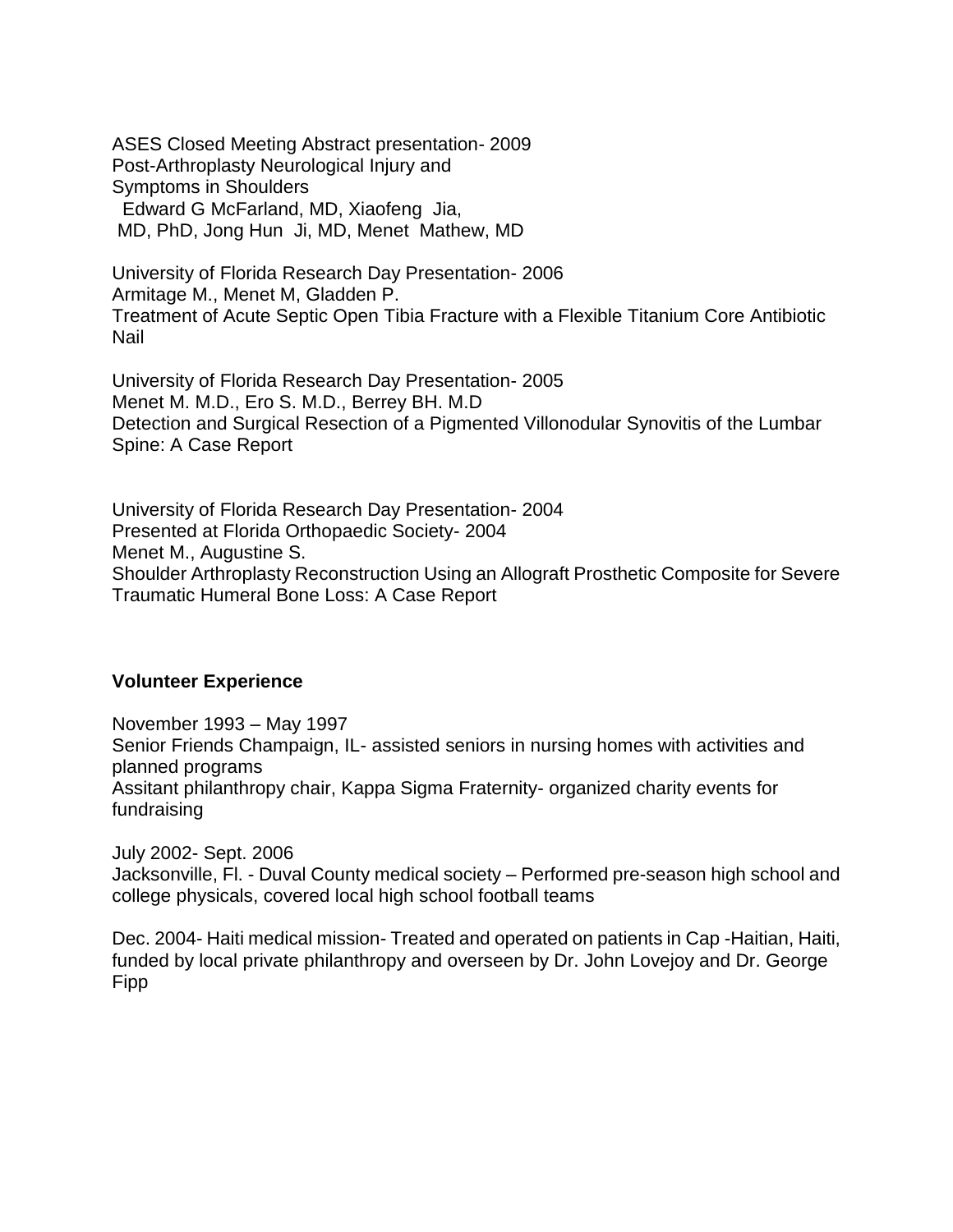### **Professional Leadership Positions**

2011- present Member Mid-Atlantic Shoulder and Elbow Society

July 2006 – July 2007 Graduate Medical Education Committee Represented the Department of Orthopaedics at Shands Jacksonville Medical Center in monthly committee meetings.

July 2005- July 2007 Member Duval County Medical Society Reviews new developments in medicine and orthopaedics

July 2003- July 2007 Shands Jacksonville Infectious Disease Committee Reviewed the most prevalent pathogens concerning Shands Jacksonville Medical Center , and how best to prevent and treat them.

July 2003- July 2007 Dept. of Orthopaedics Research Review Committee Reviews and refines submitted orthopaedic research proposals and protocols

July 1995- May 1997 Illini Pride Student Athletic Board Homecoming Chair, Vice-President- Organized and oversaw Homecoming activities, faculty and alumni functions at athletic events

#### **Hobbies & Interests**

I enjoy listening to and playing music, literature, the arts, playing and watching sports, anything to do with the University of Illinois, the Cubs, and teaching.

#### **References**

Edward McFarland, M.D Johns Hopkins University 10753 Falls Rd. Suite 215 Lutherville, MD 21093 emcafarl@jhmi.edu (410)583-2850

Steve Petersen, M.D. 5601 Loch Raven Boulevard Smyth Building Suite G-1 Baltimore, MD 21239 (410)847-3517